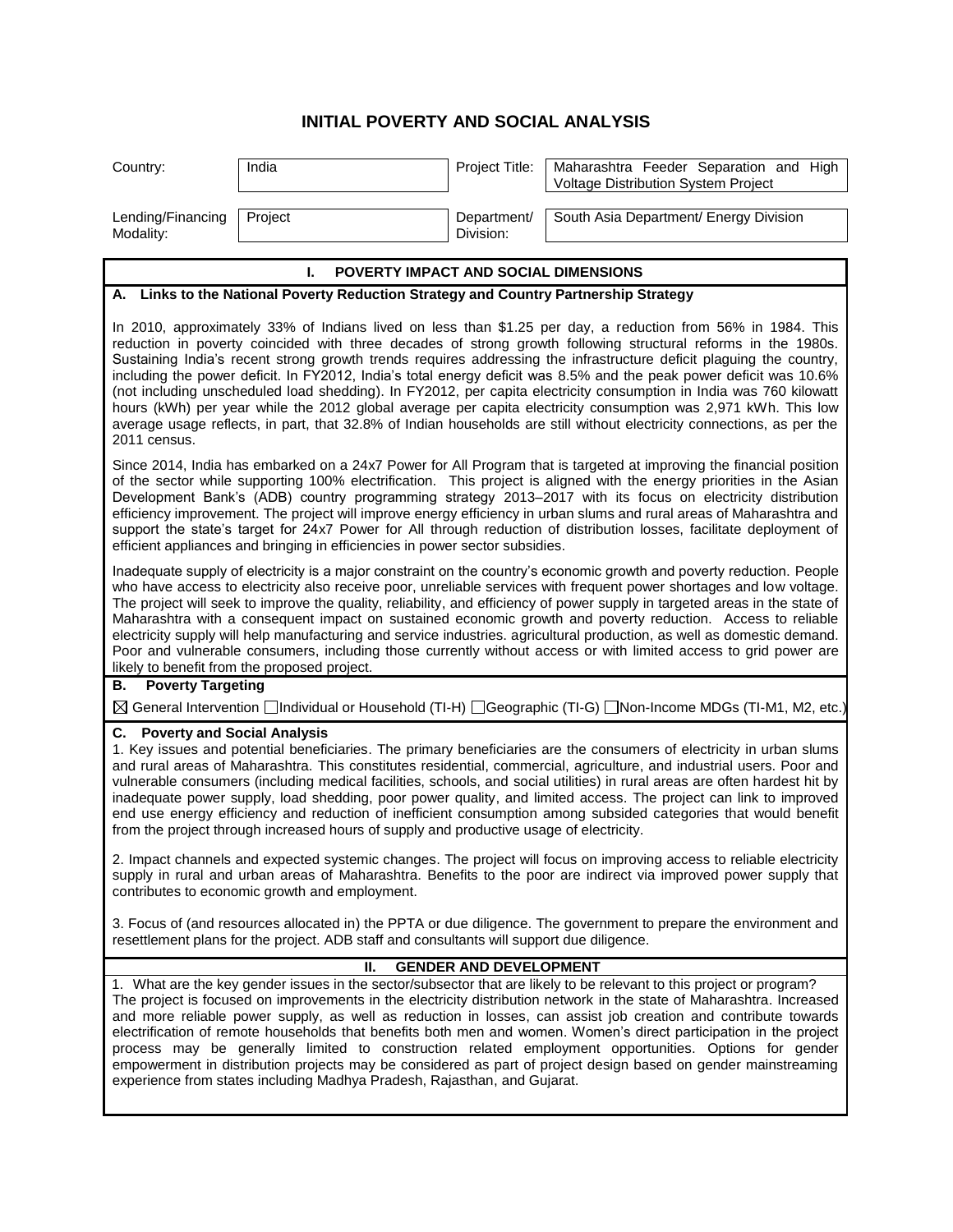| 2. Does the proposed project or program have the potential to make a contribution to the promotion of gender equity<br>and/or empowerment of women by providing women's access to and use of opportunities, services, resources,<br>assets, and participation in decision making?                                                                                                                                                                                                                                                                                                                                                        |  |  |  |
|------------------------------------------------------------------------------------------------------------------------------------------------------------------------------------------------------------------------------------------------------------------------------------------------------------------------------------------------------------------------------------------------------------------------------------------------------------------------------------------------------------------------------------------------------------------------------------------------------------------------------------------|--|--|--|
| $\Box$ No Please explain.<br>$\boxtimes$ Yes<br>Project benefits are largely indirect and generally gender neutral (benefiting both men and women). While poor and<br>vulnerable women would share the benefits from improved access to power, opportunities for enhancing gender<br>equity and women's empowerment will be explored during fact-finding in consultation with the state agencies<br>particularly for the components related to rural feeder separation and associated productive energy usage and<br>livelihood opportunities.                                                                                           |  |  |  |
| 3. Could the proposed project have an adverse impact on women and/or girls or widen gender inequality?<br>$\boxtimes$ No Please explain<br>$\Box$ Yes                                                                                                                                                                                                                                                                                                                                                                                                                                                                                    |  |  |  |
| Improved power supply and reliability will not adversely impact anyone. Those impacted by resettlement will be<br>compensated in accordance with the National laws and ADB Safeguards Policy Statement (2009).<br>4. Indicate the intended gender mainstreaming category:                                                                                                                                                                                                                                                                                                                                                                |  |  |  |
| EGM (effective gender mainstreaming)<br>$\Box$ GEN (gender equity theme)<br>$\boxtimes$ SGE (some gender elements) $\Box$ NGE (no gender elements)                                                                                                                                                                                                                                                                                                                                                                                                                                                                                       |  |  |  |
| <b>PARTICIPATION AND EMPOWERMENT</b><br>Ш.                                                                                                                                                                                                                                                                                                                                                                                                                                                                                                                                                                                               |  |  |  |
| 1. Who are the main stakeholders of the project, including beneficiaries and negatively affected people? Identify how<br>they will participate in the project design.<br>The main stakeholders are the affected people, affected communities, local authorities, and civil society. The affected<br>persons will be identified during the initial environmental examination and resettlement planning phase. Relevant                                                                                                                                                                                                                    |  |  |  |
| stakeholders will be consulted during the design and implementation.<br>2. How can the project contribute (in a systemic way) to engaging and empowering stakeholders and beneficiaries,<br>particularly, the poor, vulnerable and excluded groups? What issues in the project design require participation of the<br>poor and excluded?                                                                                                                                                                                                                                                                                                 |  |  |  |
| The primary beneficiaries are the consumers of electricity in urban and rural areas of Maharashtra. This constitutes<br>residential, commercial, agriculture, and industrial users. Development of electricity networks in unserved and under-<br>served areas would support engagement and empowerment of such groups.                                                                                                                                                                                                                                                                                                                  |  |  |  |
| 3. What are the key, active, and relevant civil society organizations in the project area? What is the level of civil<br>society organization participation in the project design?<br>$\boxtimes$ Information generation and sharing M $\boxtimes$ Consultation M<br>$\Box$ Collaboration<br>$\Box$ Partnership                                                                                                                                                                                                                                                                                                                          |  |  |  |
| 4. Are there issues during project design for which participation of the poor and excluded is important? What are they<br>and how shall they be addressed? $\Box$ Yes<br>$\boxtimes$ No                                                                                                                                                                                                                                                                                                                                                                                                                                                  |  |  |  |
| IV.<br><b>SOCIAL SAFEGUARDS</b>                                                                                                                                                                                                                                                                                                                                                                                                                                                                                                                                                                                                          |  |  |  |
| A. Involuntary Resettlement Category $\Box A \boxtimes B \Box C \Box F$                                                                                                                                                                                                                                                                                                                                                                                                                                                                                                                                                                  |  |  |  |
| 1. Does the project have the potential to involve involuntary land acquisition resulting in physical and economic<br>displacement? $\boxtimes$ Yes $\Box$ No The proposed distribution interventions in both rural and urban areas are generally<br>not expected to require significant land acquisition or involuntary resettlement. Construction of distribution feeders<br>and associated facilities may require limited land acquisition for distribution tower footings. The proposed<br>categorization would be confirmed during due diligence and a resettlement plan would be prepared and submitted by<br>the executing agency. |  |  |  |
| 2. What action plan is required to address involuntary resettlement as part of the PPTA or due diligence process?<br>$\boxtimes$ Resettlement plan<br>$\Box$ Resettlement framework<br>$\Box$ Social impact matrix<br>Environmental and social management system arrangement<br>None                                                                                                                                                                                                                                                                                                                                                     |  |  |  |
| B. Indigenous Peoples Category □ A ⊠ B □ C □ FI                                                                                                                                                                                                                                                                                                                                                                                                                                                                                                                                                                                          |  |  |  |
| 1. Does the proposed project have the potential to directly or indirectly affect the dignity, human rights, livelihood<br>systems, or culture of indigenous peoples?<br>$\boxtimes$ No<br>$\Box$ Yes<br>2. Does it affect the territories or natural and cultural resources indigenous peoples own, use, occupy, or claim, as<br>their ancestral domain? $\Box$ Yes<br>$\boxtimes$ No                                                                                                                                                                                                                                                    |  |  |  |
| 3. Will the project require broad community support of affected indigenous communities? $\square$ Yes $\square$ No                                                                                                                                                                                                                                                                                                                                                                                                                                                                                                                       |  |  |  |
| 4. What action plan is required to address risks to indigenous peoples as part of the PPTA or due diligence process?<br>$\boxtimes$ Indigenous peoples plan<br>$\Box$ Indigenous peoples planning framework $\Box$ Social Impact matrix<br>Environmental and social management system arrangement<br>□ None                                                                                                                                                                                                                                                                                                                              |  |  |  |
| v.<br>OTHER SOCIAL ISSUES AND RISKS                                                                                                                                                                                                                                                                                                                                                                                                                                                                                                                                                                                                      |  |  |  |
| 1. What other social issues and risks should be considered in the project design?<br>$\boxtimes$ M Creating decent jobs and employment $\boxtimes$ M Adhering to core labor standards $\Box$ Labor retrenchment                                                                                                                                                                                                                                                                                                                                                                                                                          |  |  |  |